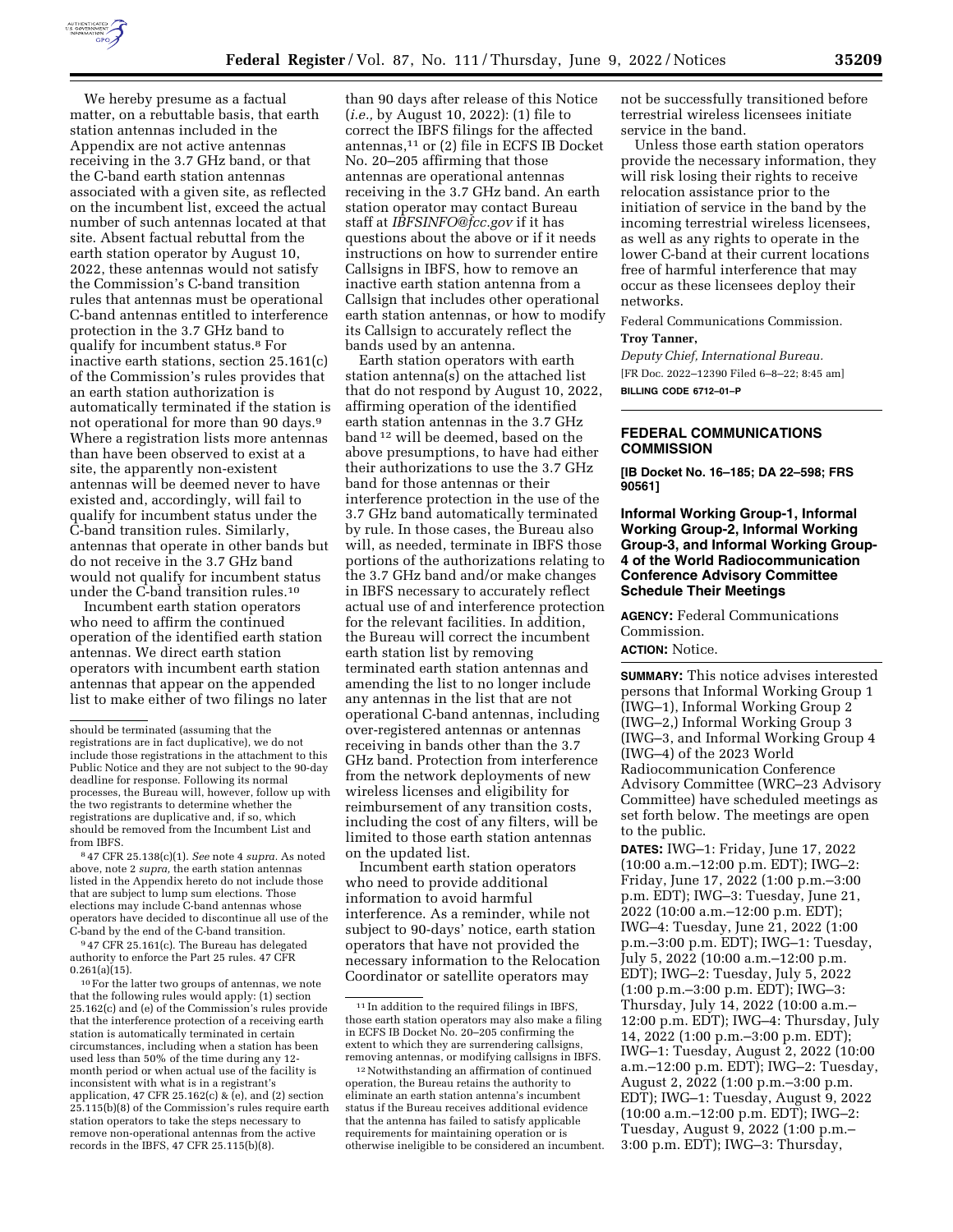August 11, 2022 (10:00 a.m.–12:00 p.m. EDT); IWG–4: Thursday, August 11, 2022 (1:00 p.m.–3:00 p.m. EDT); IWG– 3: Tuesday, August 30, 2022 (10:00 a.m.–12:00 p.m. EDT); IWG–4: Tuesday, August 30, 2022 (1:00 p.m.–3:00 p.m. EDT).

**ADDRESSES:** The meetings will be held virtually.

**FOR FURTHER INFORMATION CONTACT:**  Dante Ibarra, Designated Federal Official, World Radiocommunication Conference Advisory Committee, FCC International Bureau, Global Strategy and Negotiation Division, at *[Dante.Ibarra@fcc.gov,](mailto:Dante.Ibarra@fcc.gov)* (202) 418–0610 or *[WRC-23@fcc.gov.](mailto:WRC-23@fcc.gov)* 

**SUPPLEMENTARY INFORMATION:** The FCC established the Advisory Committee to provide advice, technical support and recommendations relating to the preparation of United States proposals and positions for the 2023 World Radiocommunication Conference (WRC–23).

In accordance with the Federal Advisory Committee Act, Public Law 92–463, as amended, this notice advises interested persons of the IWG–1, IWG– 2, IWG–3 and IWG–4 of the WRC–23 Advisory Committee scheduled meetings. The Commission's WRC–23 website (*[www.fcc.gov/wrc-23](http://www.fcc.gov/wrc-23)*) contains the latest information on all scheduled meetings, meeting agendas, and WRC– 23 Advisory Committee matters. Below is additional IWG meeting

information:

### **WRC–23 Advisory Committee Schedule of Meetings of Informal Working Groups 1, 2, 3 and 4**

*Informal Working Group 1: Maritime, Aeronautical and Radar Services* 

*Chair*—Damon Ladson, *[dladson@](mailto:dladson@hwglaw.com) [hwglaw.com,](mailto:dladson@hwglaw.com)* (202) 730–1315 *Vice Chair*—Kim Kolb, *[kim.l.kolb@](mailto:kim.l.kolb@boeing.com)*

*[boeing.com,](mailto:kim.l.kolb@boeing.com)* (703) 465–3373 *FCC Representatives:* Louis Bell,

*[louis.bell@fcc.gov,](mailto:louis.bell@fcc.gov)* telephone: (202) 418–1641; Gregory Baker, *[Gregory.baker@fcc.gov,](mailto:Gregory.baker@fcc.gov)* telephone: (202) 418–0611

IWG–1—Meetings

IWG–1 Meeting Date: Friday, June 17, 2022

Time: 10:00 a.m.–12:00 p.m. EDT

*Join ZoomGov Meeting: [https://fcc-gov.](https://fcc-gov.zoomgov.com/j/1609858494?pwd=bzlnZVFhK0xYOEJaa3hHZnMzVFMyQT09) [zoomgov.com/j/1609858494?pwd=](https://fcc-gov.zoomgov.com/j/1609858494?pwd=bzlnZVFhK0xYOEJaa3hHZnMzVFMyQT09) [bzlnZVFhK0xYOEJaa3](https://fcc-gov.zoomgov.com/j/1609858494?pwd=bzlnZVFhK0xYOEJaa3hHZnMzVFMyQT09) [hHZnMzVFMyQT09](https://fcc-gov.zoomgov.com/j/1609858494?pwd=bzlnZVFhK0xYOEJaa3hHZnMzVFMyQT09) Meeting ID:* 160 985 8494 *Passcode:* 554585 *One tap mobile:*  +16692545252,,1609858494#,,,, \*554585# U.S. (San Jose)

+16468287666,,1609858494#,,,, \*554585# U.S. (New York) *Dial by your location:*  +1 669 254 5252 U.S. (San Jose) +1 646 828 7666 U.S. (New York) +1 551 285 1373 U.S. +1 669 216 1590 U.S. (San Jose) *Meeting ID:* 160 985 8494 *Passcode:* 554585 *Find your local number: [https://fcc-gov.](https://fcc-gov.zoomgov.com/u/ajtFuOgdJ) [zoomgov.com/u/ajtFuOgdJ](https://fcc-gov.zoomgov.com/u/ajtFuOgdJ)*  IWG–1 Meeting Date: Tuesday, July 5, 2022 Time: 10:00 a.m.–12:00 p.m. EDT *Join ZoomGov Meeting: [https://fcc-gov.](https://fcc-gov.zoomgov.com/j/1609858494?pwd=bzlnZVFhK0xYOEJaa3hHZnMzVFMyQT09) [zoomgov.com/j/1609858494?pwd=](https://fcc-gov.zoomgov.com/j/1609858494?pwd=bzlnZVFhK0xYOEJaa3hHZnMzVFMyQT09) [bzlnZVFhK0xYOEJaa3](https://fcc-gov.zoomgov.com/j/1609858494?pwd=bzlnZVFhK0xYOEJaa3hHZnMzVFMyQT09) [hHZnMzVFMyQT09](https://fcc-gov.zoomgov.com/j/1609858494?pwd=bzlnZVFhK0xYOEJaa3hHZnMzVFMyQT09) Meeting ID:* 160 985 8494 *Passcode:* 554585 *One tap mobile:*  +16692545252,,1609858494#,,,, \*554585# U.S. (San Jose) +16468287666,,1609858494#,,,, \*554585# U.S. (New York) *Dial by your location:*  +1 669 254 5252 U.S. (San Jose) +1 646 828 7666 U.S. (New York) +1 551 285 1373 U.S. +1 669 216 1590 U.S. (San Jose) *Meeting ID:* 160 985 8494 *Passcode:* 554585 *Find your local number: [https://fcc](https://fcc-gov.zoomgov.com/u/ajtFuOgdJ)[gov.zoomgov.com/u/ajtFuOgdJ](https://fcc-gov.zoomgov.com/u/ajtFuOgdJ)*  IWG–1 Meeting Date: Tuesday, August 2, 2022 Time: 10:00 a.m.–12:00 p.m. EDT *Join ZoomGov Meeting: [https://fcc-gov.](https://fcc-gov.zoomgov.com/j/1609858494?pwd=bzlnZVFhK0xYOEJaa3hHZnMzVFMyQT09) [zoomgov.com/j/1609858494?pwd=](https://fcc-gov.zoomgov.com/j/1609858494?pwd=bzlnZVFhK0xYOEJaa3hHZnMzVFMyQT09) [bzlnZVFhK0xYOEJaa3](https://fcc-gov.zoomgov.com/j/1609858494?pwd=bzlnZVFhK0xYOEJaa3hHZnMzVFMyQT09) [hHZnMzVFMyQT09](https://fcc-gov.zoomgov.com/j/1609858494?pwd=bzlnZVFhK0xYOEJaa3hHZnMzVFMyQT09) Meeting ID:* 160 985 8494 *Passcode:* 554585 *One tap mobile:*  +16692545252,,1609858494#,,,, \*554585# U.S. (San Jose) +16468287666,,1609858494#,,,, \*554585# U.S. (New York) *Dial by your location:*  +1 669 254 5252 U.S. (San Jose) +1 646 828 7666 U.S. (New York) +1 551 285 1373 U.S. +1 669 216 1590 U.S. (San Jose) *Meeting ID:* 160 985 8494 *Passcode:* 554585 *Find your local number: [https://fcc](https://fcc-gov.zoomgov.com/u/ajtFuOgdJ)[gov.zoomgov.com/u/ajtFuOgdJ](https://fcc-gov.zoomgov.com/u/ajtFuOgdJ)*  IWG–1 Meeting Date: Tuesday, August 9, 2022 Time: 10:00 a.m.–12:00 p.m. EDT *Join ZoomGov Meeting: [https://fcc-gov.](https://fcc-gov.zoomgov.com/j/1609858494?pwd=bzlnZVFhK0xYOEJaa3hHZnMzVFMyQT09) [zoomgov.com/j/1609858494?pwd=](https://fcc-gov.zoomgov.com/j/1609858494?pwd=bzlnZVFhK0xYOEJaa3hHZnMzVFMyQT09) [bzlnZVFhK0xYOEJaa3](https://fcc-gov.zoomgov.com/j/1609858494?pwd=bzlnZVFhK0xYOEJaa3hHZnMzVFMyQT09)*

*[hHZnMzVFMyQT09](https://fcc-gov.zoomgov.com/j/1609858494?pwd=bzlnZVFhK0xYOEJaa3hHZnMzVFMyQT09) Meeting ID:* 160 985 8494

*One tap mobile:*  +16692545252,,1609858494#,,,, \*554585# U.S. (San Jose) +16468287666,,1609858494#,,,, \*554585# U.S. (New York) *Dial by your location:*  +1 669 254 5252 U.S. (San Jose) +1 646 828 7666 U.S. (New York) +1 551 285 1373 U.S. +1 669 216 1590 U.S. (San Jose) *Meeting ID:* 160 985 8494 *Passcode:* 554585 *Find your local number: [https://fcc](https://fcc-gov.zoomgov.com/u/ajtFuOgdJ)[gov.zoomgov.com/u/ajtFuOgdJ](https://fcc-gov.zoomgov.com/u/ajtFuOgdJ) Informal Working Group 2: Terrestrial Services Chair*—Jayne Stancavage, *[Jayne.Stancavage@intel.com,](mailto:Jayne.Stancavage@intel.com)* (408) 887–3186 *Vice Chair*—Daudeline Meme, *[daudeline.meme@verizon.com,](mailto:daudeline.meme@verizon.com)* (202) 253–8362 *FCC Representatives:* Louis Bell, *[louis.bell@fcc.gov,](mailto:louis.bell@fcc.gov)* telephone: (202) 418–1641; Dante Ibarra, *[dante.ibarra@](mailto:dante.ibarra@fcc.gov) [fcc.gov,](mailto:dante.ibarra@fcc.gov)* telephone: (202) 418–0610 IWG–2—Meetings IWG–2 Meeting Date: Friday, June 17, 2022 Time: 1:00 p.m.–3:00 p.m. EDT *Join ZoomGov Meeting: [https://fcc](https://fcc-gov.zoomgov.com/j/1606889204?pwd=Z0FYemN2djlFeHlROFZMN0RvQ3JMUT09)[gov.zoomgov.com/j/1606889204?](https://fcc-gov.zoomgov.com/j/1606889204?pwd=Z0FYemN2djlFeHlROFZMN0RvQ3JMUT09) [pwd=Z0FYemN2djlFeHlROF](https://fcc-gov.zoomgov.com/j/1606889204?pwd=Z0FYemN2djlFeHlROFZMN0RvQ3JMUT09) [ZMN0RvQ3JMUT09](https://fcc-gov.zoomgov.com/j/1606889204?pwd=Z0FYemN2djlFeHlROFZMN0RvQ3JMUT09)  Meeting ID:* 160 688 9204 *Passcode:* 332612 *One tap mobile:*  +16692545252,,1606889204#,,,, \*332612# U.S. (San Jose) +16468287666,,1606889204#,,,, \*332612# U.S. (New York) *Dial by your location:*  +1 669 254 5252 U.S. (San Jose) +1 646 828 7666 U.S. (New York) +1 551 285 1373 U.S. +1 669 216 1590 U.S. (San Jose) *Meeting ID:* 160 688 9204 *Passcode:* 332612 *Find your local number: [https://fcc](https://fcc-gov.zoomgov.com/u/aeJeShcBGT)[gov.zoomgov.com/u/aeJeShcBGT](https://fcc-gov.zoomgov.com/u/aeJeShcBGT)*  IWG–2 Meeting Date: Tuesday, July 5, 2022 Time: 1:00 p.m.–3:00 p.m. EDT *Join ZoomGov Meeting: [https://fcc](https://fcc-gov.zoomgov.com/j/1606889204?pwd=Z0FYemN2djlFeHlROFZMN0RvQ3JMUT09)[gov.zoomgov.com/j/1606889204?](https://fcc-gov.zoomgov.com/j/1606889204?pwd=Z0FYemN2djlFeHlROFZMN0RvQ3JMUT09) [pwd=Z0FYemN2djlFeHlROF](https://fcc-gov.zoomgov.com/j/1606889204?pwd=Z0FYemN2djlFeHlROFZMN0RvQ3JMUT09) [ZMN0RvQ3JMUT09](https://fcc-gov.zoomgov.com/j/1606889204?pwd=Z0FYemN2djlFeHlROFZMN0RvQ3JMUT09)  Meeting ID:* 160 688 9204 *Passcode:* 332612 *One tap mobile:*  +16692545252,,1606889204#,,,, \*332612# U.S. (San Jose) +16468287666,,1606889204#,,,, \*332612# U.S. (New York)

*Passcode:* 554585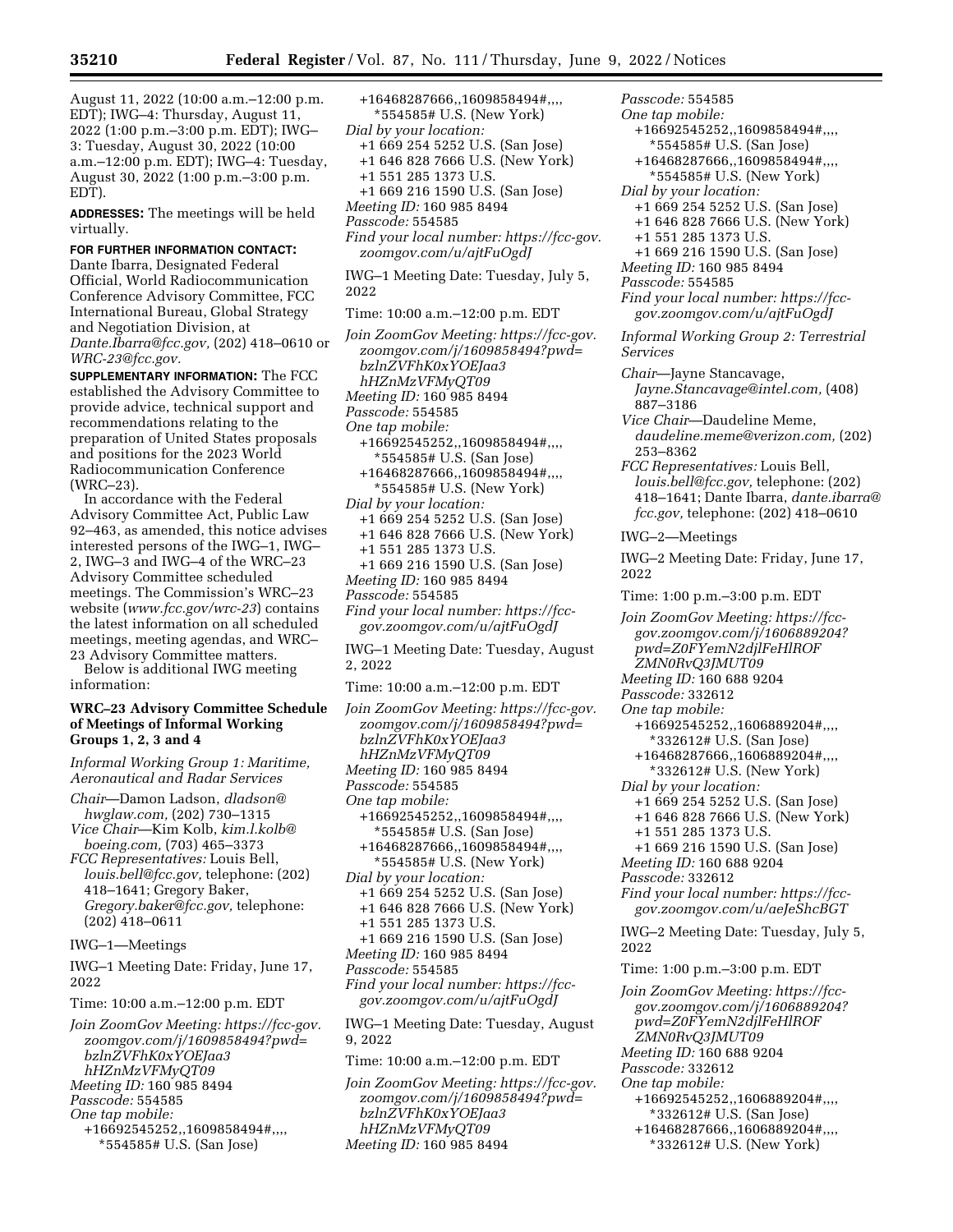*Dial by your location:*  +1 669 254 5252 U.S. (San Jose) +1 646 828 7666 U.S. (New York) +1 551 285 1373 U.S. +1 669 216 1590 U.S. (San Jose) *Meeting ID:* 160 688 9204 *Passcode:* 332612 *Find your local number: [https://fcc](https://fcc-gov.zoomgov.com/u/aeJeShcBGT)[gov.zoomgov.com/u/aeJeShcBGT](https://fcc-gov.zoomgov.com/u/aeJeShcBGT)*  IWG–2 Meeting Date: Tuesday, August 2, 2022 Time: 1:00 p.m.–3:00 p.m. EDT *Join ZoomGov Meeting: [https://fcc](https://fcc-gov.zoomgov.com/j/1606889204?pwd=Z0FYemN2djlFeHlROFZMN0RvQ3JMUT09)[gov.zoomgov.com/j/1606889204?](https://fcc-gov.zoomgov.com/j/1606889204?pwd=Z0FYemN2djlFeHlROFZMN0RvQ3JMUT09) [pwd=Z0FYemN2djlFeHlROFZ](https://fcc-gov.zoomgov.com/j/1606889204?pwd=Z0FYemN2djlFeHlROFZMN0RvQ3JMUT09) [MN0RvQ3JMUT09](https://fcc-gov.zoomgov.com/j/1606889204?pwd=Z0FYemN2djlFeHlROFZMN0RvQ3JMUT09)  Meeting ID:* 160 688 9204 *Passcode:* 332612 *One tap mobile:*  +16692545252,,1606889204#,,,, \*332612# U.S. (San Jose) +16468287666,,1606889204#,,,, \*332612# U.S. (New York) *Dial by your location:*  +1 669 254 5252 U.S. (San Jose) +1 646 828 7666 U.S. (New York) +1 551 285 1373 U.S. +1 669 216 1590 U.S. (San Jose) *Meeting ID:* 160 688 9204 *Passcode:* 332612 *Find your local number: [https://fcc](https://fcc-gov.zoomgov.com/u/aeJeShcBGT)[gov.zoomgov.com/u/aeJeShcBGT](https://fcc-gov.zoomgov.com/u/aeJeShcBGT)*  IWG–2 Meeting Date: Tuesday, August 9, 2022 Time: 1:00 p.m.–3:00 p.m. EDT *Join ZoomGov Meeting: [https://fcc](https://fcc-gov.zoomgov.com/j/1606889204?pwd=Z0FYemN2djlFeHlROFZMN0RvQ3JMUT09)[gov.zoomgov.com/j/1606889204?](https://fcc-gov.zoomgov.com/j/1606889204?pwd=Z0FYemN2djlFeHlROFZMN0RvQ3JMUT09) [pwd=Z0FYemN2djlFeHlROF](https://fcc-gov.zoomgov.com/j/1606889204?pwd=Z0FYemN2djlFeHlROFZMN0RvQ3JMUT09) [ZMN0RvQ3JMUT09](https://fcc-gov.zoomgov.com/j/1606889204?pwd=Z0FYemN2djlFeHlROFZMN0RvQ3JMUT09)  Meeting ID:* 160 688 9204 *Passcode:* 332612 *One tap mobile:*  +16692545252,,1606889204#,,,, \*332612# U.S. (San Jose) +16468287666,,1606889204#,,,, \*332612# U.S. (New York) *Dial by your location:*  +1 669 254 5252 U.S. (San Jose) +1 646 828 7666 U.S. (New York) +1 551 285 1373 U.S. +1 669 216 1590 U.S. (San Jose) *Meeting ID:* 160 688 9204 *Passcode:* 332612 *Find your local number: [https://fcc](https://fcc-gov.zoomgov.com/u/aeJeShcBGT)[gov.zoomgov.com/u/aeJeShcBGT](https://fcc-gov.zoomgov.com/u/aeJeShcBGT)  Informal Working Group 3: Space Services Chair*—Giselle Creeser, *[giselle.creeser@](mailto:giselle.creeser@intelsat.com) [intelsat.com,](mailto:giselle.creeser@intelsat.com)* (703) 559–7851 *Vice Chair*—Ryan Henry, *[ryan.henry@](mailto:ryan.henry@ses.com) [ses.com,](mailto:ryan.henry@ses.com)* (202) 878–9360 *FCC Representatives:* Clay DeCell, *[clay.decell@fcc.gov,](mailto:clay.decell@fcc.gov)* telephone: (202)

418–0803; Kathyrn Medley, *[kathyrn.medley@fcc.gov,](mailto:kathyrn.medley@fcc.gov)* telephone:

(202) 418–1211; Eric Grodsky, *[eric.grodsky@fcc.gov,](mailto:eric.grodsky@fcc.gov)* telephone: (202) 418–0563; Dante Ibarra, *[dante.ibarra@](mailto:dante.ibarra@fcc.gov) [fcc.gov,](mailto:dante.ibarra@fcc.gov)* telephone: (202) 418–0610 IWG–3—Meetings IWG–3 Meeting Date: Tuesday, June 21, 2022 Time: 10:00 a.m.–12:00 p.m. EDT *Join ZoomGov Meeting: [https://fcc](https://fcc-gov.zoomgov.com/j/1607372803?pwd=L3BRaUJ2N1FrTDB3cmFSUnVMVzMxQT09)[gov.zoomgov.com/j/1607372803?](https://fcc-gov.zoomgov.com/j/1607372803?pwd=L3BRaUJ2N1FrTDB3cmFSUnVMVzMxQT09) [pwd=L3BRaUJ2N1FrTDB3cm](https://fcc-gov.zoomgov.com/j/1607372803?pwd=L3BRaUJ2N1FrTDB3cmFSUnVMVzMxQT09) [FSUnVMVzMxQT09](https://fcc-gov.zoomgov.com/j/1607372803?pwd=L3BRaUJ2N1FrTDB3cmFSUnVMVzMxQT09)  Meeting ID:* 160 737 2803 *Passcode:* 970658 *One tap mobile:*  +16692545252,,1607372803#,,,, \*970658# U.S. (San Jose) +16468287666,,1607372803#,,,, \*970658# U.S. (New York) *Dial by your location:*  +1 669 254 5252 U.S. (San Jose) +1 646 828 7666 U.S. (New York) +1 669 216 1590 U.S. (San Jose) +1 551 285 1373 U.S. *Meeting ID:* 160 737 2803 *Passcode:* 970658 *Find your local number: [https://fcc](https://fcc-gov.zoomgov.com/u/aITdLAKu6)[gov.zoomgov.com/u/aITdLAKu6](https://fcc-gov.zoomgov.com/u/aITdLAKu6)*  IWG–3 Meeting Date: Thursday, July 14, 2022 Time: 10:00 a.m.–12:00 p.m. EDT *Join ZoomGov Meeting: [https://fcc](https://fcc-gov.zoomgov.com/j/1607372803?pwd=L3BRaUJ2N1FrTDB3cmFSUnVMVzMxQT09)[gov.zoomgov.com/j/1607372803?](https://fcc-gov.zoomgov.com/j/1607372803?pwd=L3BRaUJ2N1FrTDB3cmFSUnVMVzMxQT09) [pwd=L3BRaUJ2N1FrTDB3cm](https://fcc-gov.zoomgov.com/j/1607372803?pwd=L3BRaUJ2N1FrTDB3cmFSUnVMVzMxQT09) [FSUnVMVzMxQT09](https://fcc-gov.zoomgov.com/j/1607372803?pwd=L3BRaUJ2N1FrTDB3cmFSUnVMVzMxQT09)  Meeting ID:* 160 737 2803 *Passcode:* 970658 *One tap mobile:*  +16692545252,,1607372803#,,,, \*970658# U.S. (San Jose) +16468287666,,1607372803#,,,, \*970658# U.S. (New York) *Dial by your location:*  +1 669 254 5252 U.S. (San Jose) +1 646 828 7666 U.S. (New York) +1 669 216 1590 U.S. (San Jose) +1 551 285 1373 U.S. *Meeting ID:* 160 737 2803 *Passcode:* 970658 *Find your local number: [https://fcc](https://fcc-gov.zoomgov.com/u/aITdLAKu6)[gov.zoomgov.com/u/aITdLAKu6](https://fcc-gov.zoomgov.com/u/aITdLAKu6)*  IWG–3 Meeting Date: Thursday, August 11, 2022 Time: 10:00 a.m.–12:00 p.m. EDT *Join ZoomGov Meeting: [https://fcc](https://fcc-gov.zoomgov.com/j/1607372803?pwd=L3BRaUJ2N1FrTDB3cmFSUnVMVzMxQT09)[gov.zoomgov.com/j/1607372803?](https://fcc-gov.zoomgov.com/j/1607372803?pwd=L3BRaUJ2N1FrTDB3cmFSUnVMVzMxQT09) [pwd=L3BRaUJ2N1FrTDB3cm](https://fcc-gov.zoomgov.com/j/1607372803?pwd=L3BRaUJ2N1FrTDB3cmFSUnVMVzMxQT09) [FSUnVMVzMxQT09](https://fcc-gov.zoomgov.com/j/1607372803?pwd=L3BRaUJ2N1FrTDB3cmFSUnVMVzMxQT09)  Meeting ID:* 160 737 2803 *Passcode:* 970658 *One tap mobile:*  +16692545252,,1607372803#,,,, \*970658# U.S. (San Jose)

+16468287666,,1607372803#,,,,

\*970658# U.S. (New York) *Dial by your location:*  +1 669 254 5252 U.S. (San Jose) +1 646 828 7666 U.S. (New York) +1 669 216 1590 U.S. (San Jose) +1 551 285 1373 U.S. *Meeting ID:* 160 737 2803 *Passcode:* 970658 *Find your local number: [https://fcc](https://fcc-gov.zoomgov.com/u/aITdLAKu6)[gov.zoomgov.com/u/aITdLAKu6](https://fcc-gov.zoomgov.com/u/aITdLAKu6)*  IWG–3 Meeting Date: Tuesday, August 30, 2022 Time: 10:00 a.m.–12:00 p.m. EDT *Join ZoomGov Meeting: [https://fcc](https://fcc-gov.zoomgov.com/j/1607372803?pwd=L3BRaUJ2N1FrTDB3cmFSUnVMVzMxQT09)[gov.zoomgov.com/j/1607372803?](https://fcc-gov.zoomgov.com/j/1607372803?pwd=L3BRaUJ2N1FrTDB3cmFSUnVMVzMxQT09) [pwd=L3BRaUJ2N1FrTDB3cm](https://fcc-gov.zoomgov.com/j/1607372803?pwd=L3BRaUJ2N1FrTDB3cmFSUnVMVzMxQT09) [FSUnVMVzMxQT09](https://fcc-gov.zoomgov.com/j/1607372803?pwd=L3BRaUJ2N1FrTDB3cmFSUnVMVzMxQT09)  Meeting ID:* 160 737 2803 *Passcode:* 970658 *One tap mobile:*  +16692545252,,1607372803#,,,, \*970658# U.S. (San Jose) +16468287666,,1607372803#,,,, \*970658# U.S. (New York) *Dial by your location:*  +1 669 254 5252 U.S. (San Jose) +1 646 828 7666 U.S. (New York) +1 669 216 1590 U.S. (San Jose) +1 551 285 1373 U.S. *Meeting ID:* 160 737 2803 *Passcode:* 970658 *Find your local number: [https://fcc](https://fcc-gov.zoomgov.com/u/aITdLAKu6)[gov.zoomgov.com/u/aITdLAKu6](https://fcc-gov.zoomgov.com/u/aITdLAKu6)  Informal Working Group 4: Regulatory Issues Chair*—Stephen Baruch, *[sbaruch@](mailto:sbaruch@newwavespectrum.com) [newwavespectrum.com,](mailto:sbaruch@newwavespectrum.com)* (240) 476– 2600 *Vice Chair*—Alex Epshteyn, *[epshtey@](mailto:epshtey@amazon.com) [amazon.com,](mailto:epshtey@amazon.com)* (703) 963–6136 *FCC Representatives:* Dante Ibarra, *[fcc.gov,](mailto:clay.decell@fcc.gov)* telephone: (202) 418–0803 IWG–4—Meetings 2022 Time: 1:00 p.m.–3:00 p.m. EDT *Join ZoomGov Meeting: [https://fcc](https://fcc-gov.zoomgov.com/j/1600725771?pwd=d3pCNS9FY2RhWGVaQWFaeVBCQ2EwUT09)[gov.zoomgov.com/j/1600725771?](https://fcc-gov.zoomgov.com/j/1600725771?pwd=d3pCNS9FY2RhWGVaQWFaeVBCQ2EwUT09) [pwd=d3pCNS9FY2RhWGVaQW](https://fcc-gov.zoomgov.com/j/1600725771?pwd=d3pCNS9FY2RhWGVaQWFaeVBCQ2EwUT09) [FaeVBCQ2EwUT09](https://fcc-gov.zoomgov.com/j/1600725771?pwd=d3pCNS9FY2RhWGVaQWFaeVBCQ2EwUT09)  Meeting ID:* 160 072 5771 *Passcode:* 624667 *One tap mobile:*  +16692545252,,1600725771#,,,, \*624667# U.S. (San Jose) +16468287666,,1600725771#,,,, \*624667# U.S. (New York) *Dial by your location:*  +1 669 254 5252 U.S. (San Jose)

*Meeting ID:* 160 072 5771

*[dante.ibarra@fcc.gov,](mailto:dante.ibarra@fcc.gov)* telephone: (202) 418–0610; Clay DeCell, *[clay.decell@](mailto:clay.decell@fcc.gov)*

IWG–4 Meeting Date: Tuesday, June 21,

+1 646 828 7666 U.S. (New York) +1 669 216 1590 U.S. (San Jose) +1 551 285 1373 U.S.